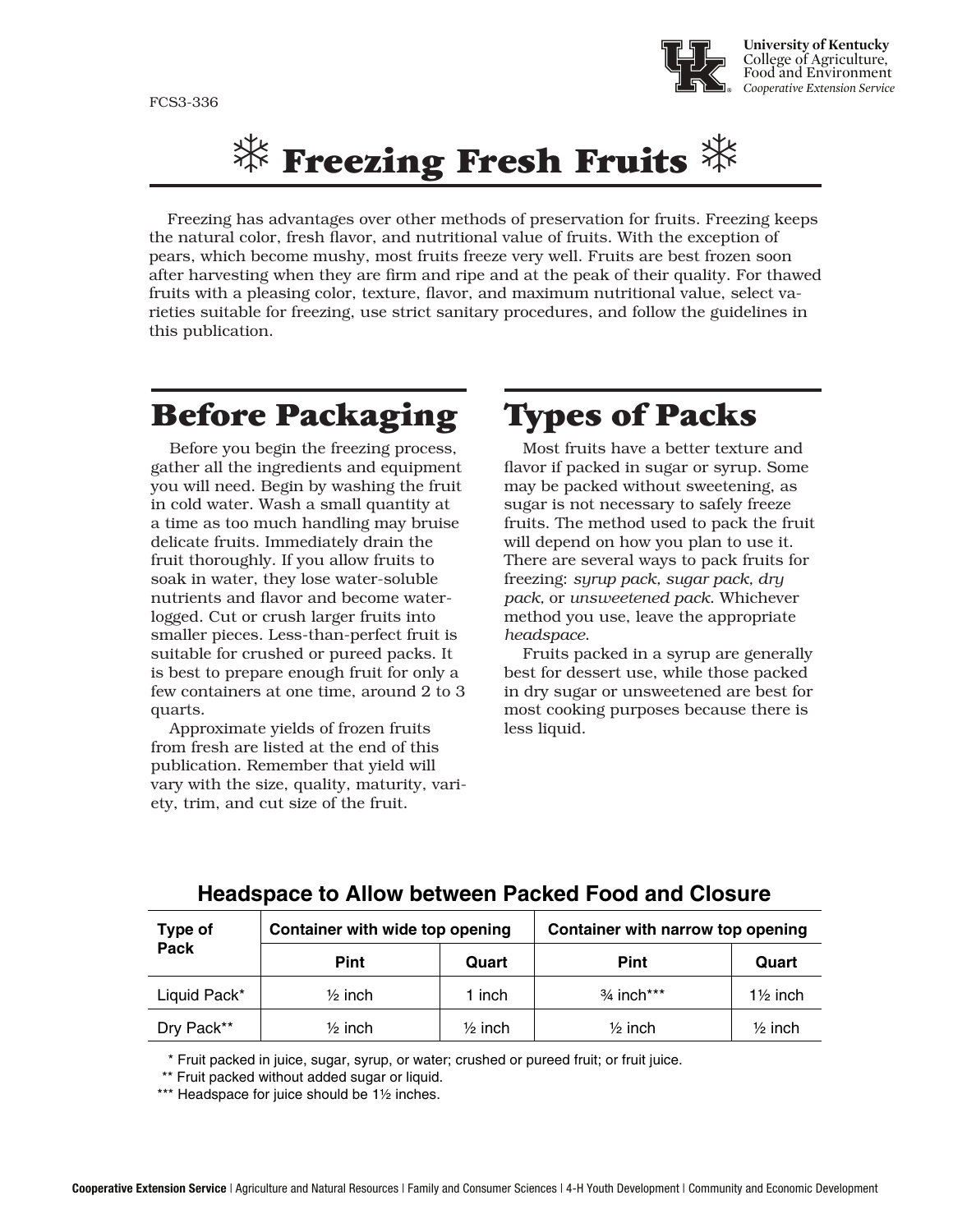### Syrup Pack

To make syrup, dissolve sugar in lukewarm water and mix until the solution is clear. Chill the syrup before using. A 40% syrup is recommended for most fruits. To prevent masking of flavor, mild-flavored fruits may require lighter syrups. Heavier syrups may be needed for very sour fruits.

Below is a master recipe from which any of the syrups can be made. Directions for each fruit contain the percentage of syrup needed for a successful syrup pack. It takes ½ to 3/4 cup of syrup for each pint package of fruit. When packing fruit into containers, be sure the syrup covers the fruit, so that the top pieces will not change in color and flavor. To keep the fruit under the syrup, place a small piece of crumpled waxed paper or other water-resistant wrapping material on top and press fruit down into syrup before closing and sealing the containers.

#### Sugar Pack

Fruits such as sliced peaches, strawberries, figs, deseeded grapes, plums, and cherries will produce enough syrup to cover the fruit if the fruit is layered with sugar and allowed to stand 15 minutes. Some small whole fruits may be coated with sugar and immediately frozen. First, cut the fruit into a bowl or shallow pan. Sprinkle the quantity of sugar needed (given in the directions for each fruit on following pages) over the fruit. Mix gently until the juice is drawn out and the sugar is dissolved. Pack the fruit into a container, seal, label, and freeze.

#### Dry Pack

The dry pack is good for small whole fruits such as berries. Simply pack the fruit into a container, seal, label, and freeze. To make dry packing easier, spread a single layer of washed fruit on shallow trays and freeze. When the fruit is frozen, promptly package and return to the freezer.

| <b>Type of Syrup</b> | % Syrup | <b>Sugar</b><br>(cups) | Water<br>(cups) | <b>Yield of Syrup</b><br>(cups) |
|----------------------|---------|------------------------|-----------------|---------------------------------|
| Very Light           | 10%     | $\frac{1}{2}$          | 4               | $4\frac{1}{2}$                  |
| Light                | 20%     |                        | 4               | $4\frac{3}{4}$                  |
| Medium               | 30%     | 2                      | 4               | 5                               |
| Medium               | 35%     | $2\frac{1}{2}$         | 4               | $5\frac{1}{3}$                  |
| Heavy                | 40%     | 3                      | 4               | $5\frac{1}{2}$                  |
| Very Heavy           | 50%     | 43⁄4                   | 4               | $6\frac{1}{2}$                  |
| <b>Very Heavy</b>    | 60%     | $\overline{7}$         | 4               | $7^{3}/_{4}$                    |
| Very Heavy           | 65%     | 8%                     | 4               | $8\frac{2}{3}$                  |

#### **Master Recipe for Syrup**

Dissolve sugar in lukewarm water. Chill before use. The syrup may be made a day ahead and kept cold in the refrigerator until time to use. Up to one-quarter of the sugar may be replaced by corn syrup or mild-flavored honey.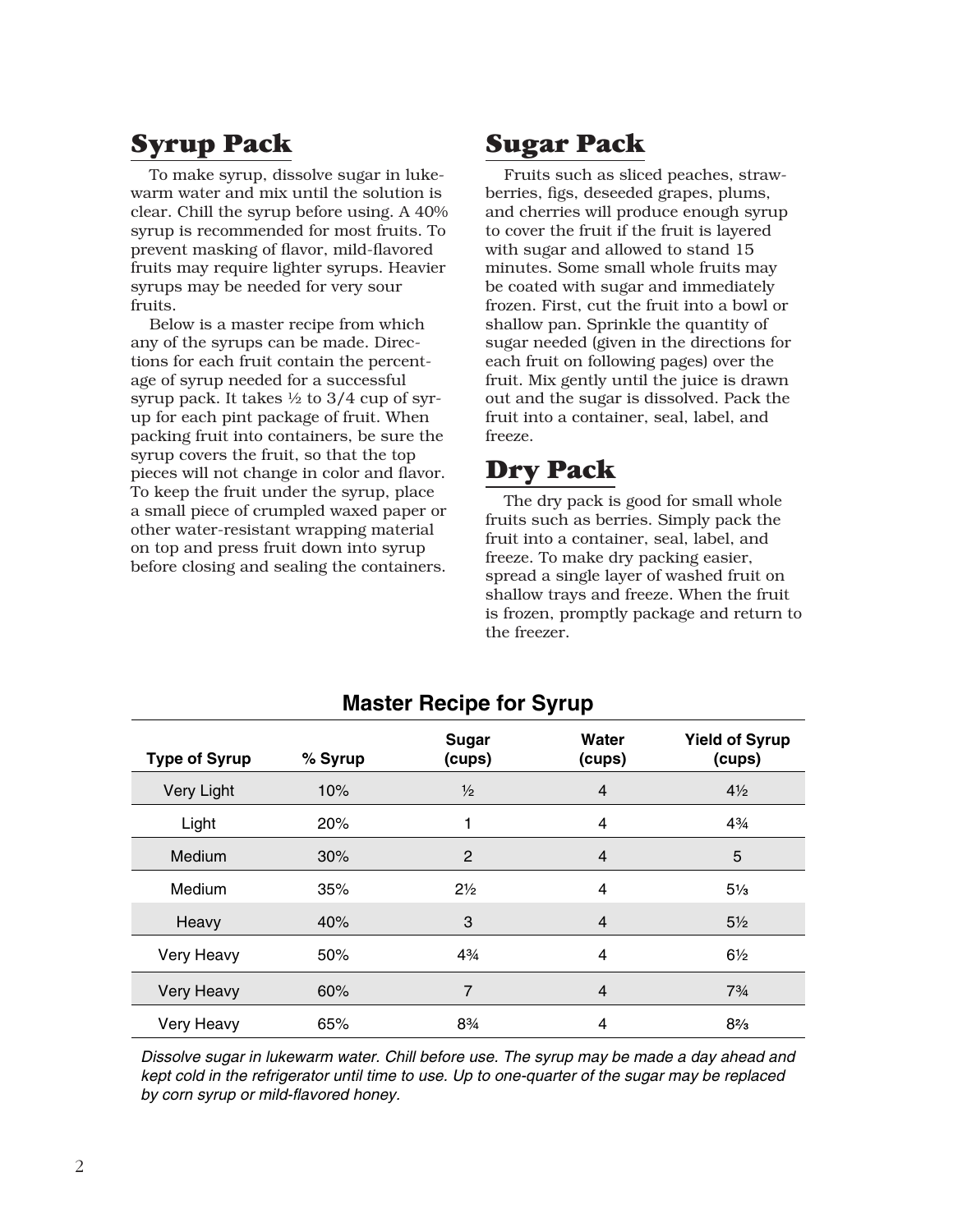#### **Unsweetened** Pack with Liquid

Unsweetened fruit may be packed in water, unsweetened juice, or pectin syrup. However, fruits packaged without sugar do not have the plump texture and good color of those packed with sugar. Raspberries, blueberries, steamed apples, gooseberries, currants, cranberries, rhubarb, and figs freeze well without sugar.

*Pectin syrup*, instead of water or juice, is often used for peaches or strawberries because they retain their texture better if frozen in pectin syrup.

#### Pectin Syrup

*Yield: 3 cups*

1 package powdered pectin

2¾ cups water

Mix together pectin and 1 cup of water. Boil for 1 minute. Remove from heat and add remaining water. Cool. Add more water if a thinner syrup is desired.

# Preventing Discoloration

Some fruits, such as peaches, apples, pears, and apricots, darken during freezing. They may also lose their flavor after thawing. Discoloration can be prevented or lessened with an *anti-darkening treatment*. Use the amount and type specified in the directions for freezing specific fruits because not all fruits are protected equally well by all treatments.

### Ascorbic Acid

Ascorbic acid, commonly referred to as vitamin C, is the most effective treatment in preserving the natural color and flavor of fruits for freezing, and it adds nutritive value. The powdered form is available at some pharmacies or where freezing supplies are sold. Ascorbic acid tablets may be easier to find and less expensive, but they are more difficult to dissolve. Crush the tablets finely before use. Fillers in the tablets may make the syrup cloudy but are not harmful. Make only as much ascorbic acid solution as needed. Onehalf teaspoon of powdered ascorbic acid equals 1500 milligrams. Commercial ascorbic acid mixtures are available. Follow the manufacturer's directions when using these.

In a *syrup pack,* add dissolved ascorbic acid to the cold syrup before using. Stir gently so air is not incorporated into the syrup. All syrups should be kept in the refrigerator until used. In a *sugar pack*, sprinkle the dissolved ascorbic acid over the fruit juice before adding the sugar. In an *unsweetened pack*, sprinkle the dissolved ascorbic acid over the fruit and mix thoroughly just before packing. If fruit is *packed in water*, dissolve the ascorbic acid in the water. If fruit is *packed in fruit juices*, add the ascorbic acid directly to the juice and stir only enough to dissolve the ascorbic acid. In *crushed fruits* and *fruit purees*, add the dissolved ascorbic acid to the fruit preparation and mix gently.

#### Citric Acid or Lemon Juice

Citric acid or lemon juice is sometimes used in place of ascorbic acid. When used in large quantities, they mask natural fruit flavors and make the fruits too sour.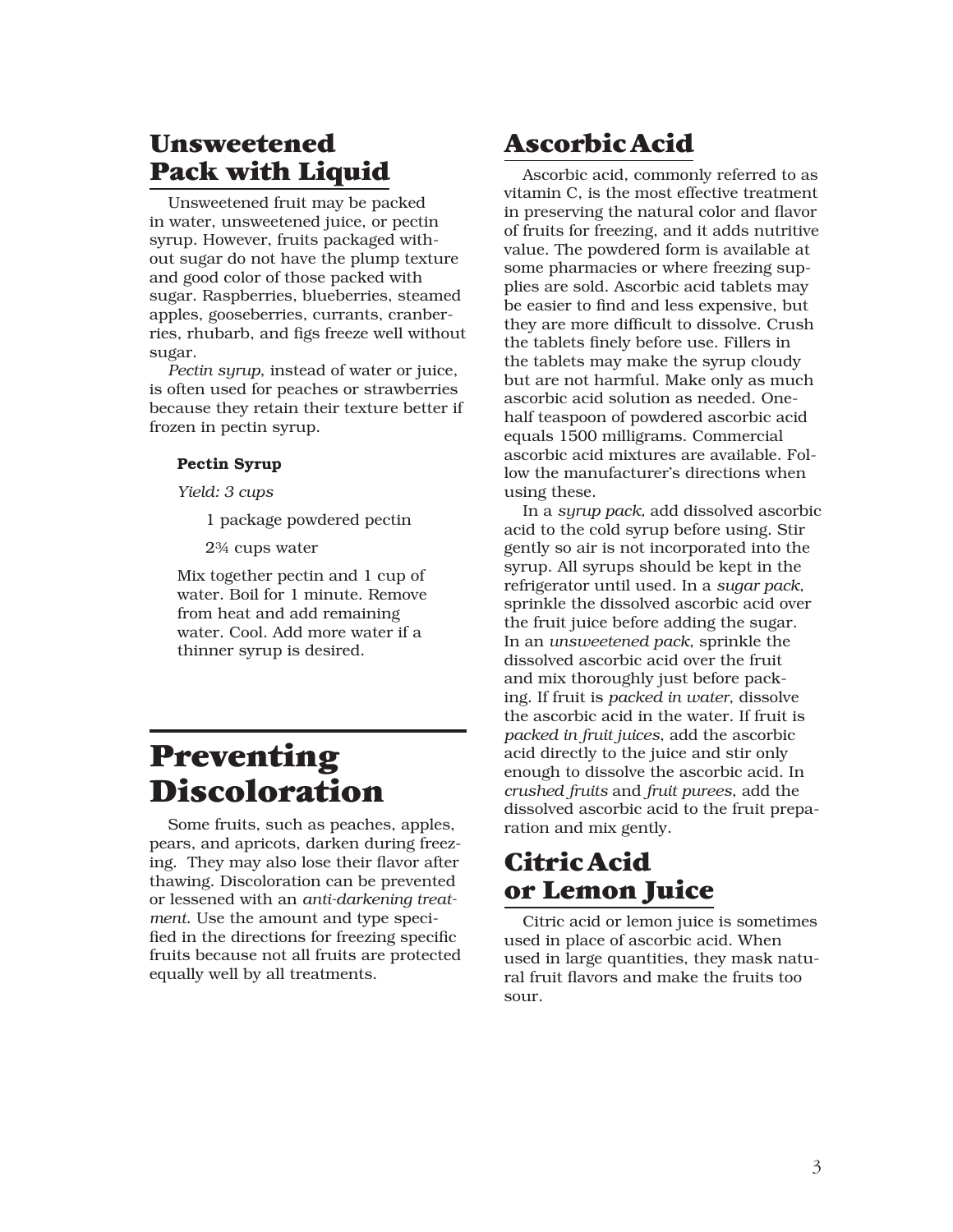### Steaming

Steaming works best for fruits that will be cooked before serving. Steam fruits just until hot.

# **Directions** for Freezing Sliced Apples

Apples packed in sugar or frozen unsweetened are good for pie making. A 40% syrup pack is preferred for apples to be used for fruit salad. To prevent darkening, treat each quart of syrup with ½ teaspoon of powdered ascorbic acid. Select unblemished, ripe apples that are crisp and firm, not mealy in texture. Wash, peel, and core. Slice medium apples into twelfths, large apples into sixteenths.

*To syrup pack*, slice apples directly into cold syrup in freezer container, starting with ½ cup of 40% syrup for each pint container. Press fruit down in containers and add enough syrup to cover. Leave headspace. Seal, label, and freeze.

*To sugar pack*, slice apples into a solution of 2 tablespoons of salt to 1 gal-lon of water. Soak apples in the solution no more than 15 minutes. Drain thoroughly. Sprinkle ½ cup sugar evenly over each quart of apple slices and stir. Pack apples into containers and press fruit down, leaving appropriate headspace. Seal, label, and freeze.

*For an unsweetened pack*, follow the directions for the sugar pack, omitting the sugar.

### Applesauce

Wash apples. Peel, if desired, core, and slice. Add 1 cup water for every quart of apple slices, and cook until tender. Cool and strain if necessary. Sweeten to taste with  $\frac{1}{4}$  to  $\frac{3}{4}$  cup sugar for each quart of apples. Pack into containers, leaving headspace. Seal, label, and freeze.

#### Blackberries, Boysenberries, Dewberries, Loganberries, Raspberries, and Youngberries

A 40 or 50% syrup pack is preferred for berries to be served uncooked. Berries to be used to make pies or jam can be satisfactorily frozen using a sugar or unsweetened pack. Seedy berries are best for use in making purees or juice. Select firm, plump, ripe berries with glossy skins. Sort and remove any leaves and stems. Wash and drain.

*To syrup pack*, pack berries into freezer containers; cover with 40 or 50% syrup, depending on the sweetness of the fruit. Leave headspace. Seal, label, and freeze.

*To sugar pack*, add ¾ cup sugar to 1 quart berries. Stir until most of the sugar is dissolved. Fill containers, leaving headspace. Seal, label, and freeze.

*For crushed or pureed* berries, prepare as for whole berries. Then crush. To puree, press through a sieve. Add 1 cup of sugar to each quart of crushed berries or puree. Stir until sugar is dissolved. Pack into containers, leaving headspace. Seal, label, and freeze.

#### Blueberries, Huckleberries, and Elderberries

A 40% syrup pack is preferred for berries to be served uncooked. Unsweetened berries are satisfactory for cooking. Select full-flavored, ripe berries all about the same size, preferably with tender skins. Sort, wash, and drain. Steam for 1 minute, and cool immediately to tenderize skin.

To syrup pack, cover berries in freezer container with cold 40% syrup. Leave headspace. Seal, label, and freeze.

For crushed or pureed berries, select fully ripened berries. Sort, wash, and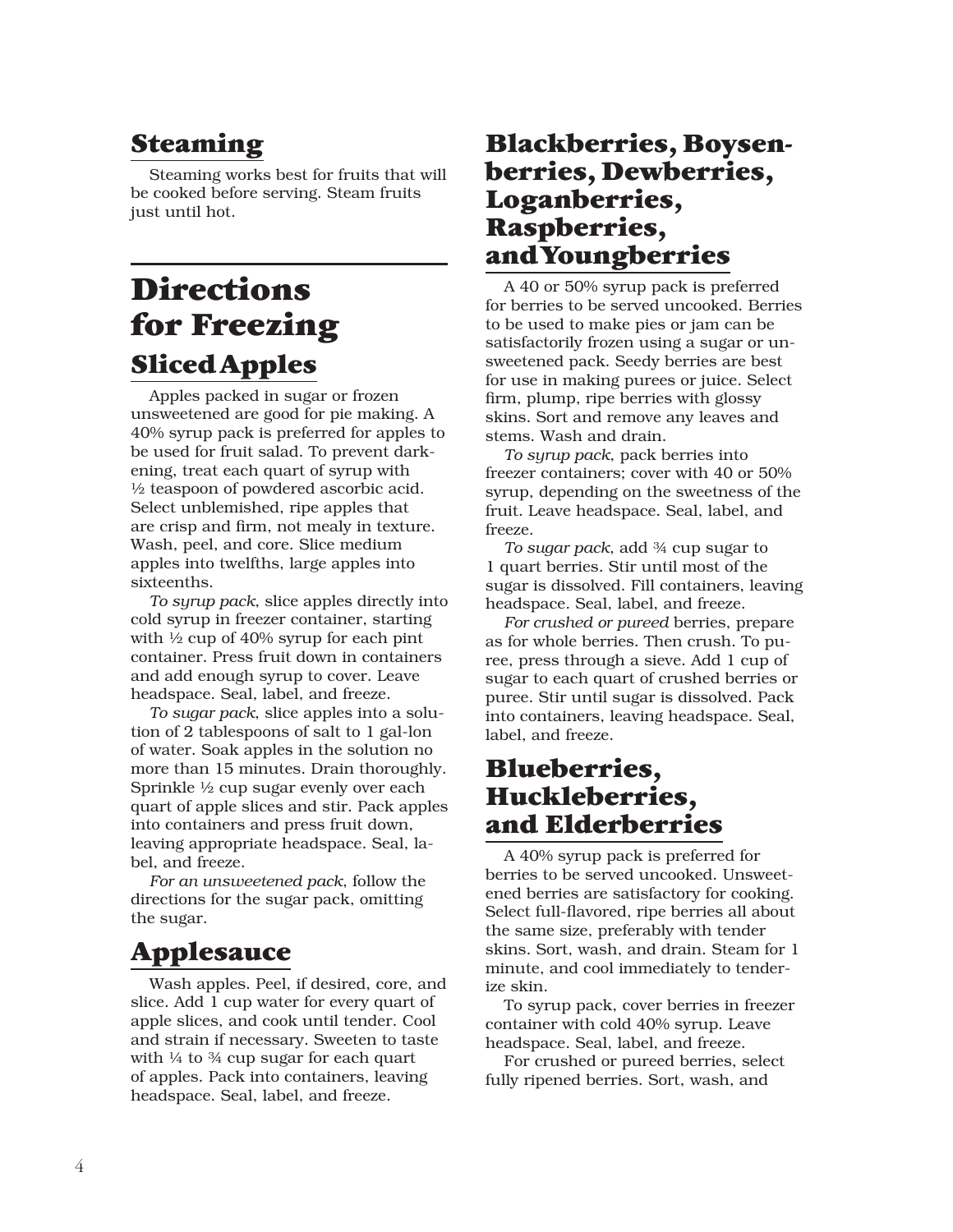drain. Crush or press berries through a fine sieve to puree. To each quart of crushed berries or puree, add 1 to 1 1/8 cups sugar. Stir until sugar is dissolved. Pack into containers, leaving headspace. Seal, label, and freeze.

#### Cherries, Sour

A 60 to 65% syrup pack is best for sour cherries to be served uncooked. A sugar pack is preferable for those to be used for pies or other cooked products. Select bright red, tree-ripened, red-tart cherries. Stem, sort, and wash thoroughly. Drain and pit.

*To syrup pack*, cover cherries in freezer containers with cold 60 to 65% syrup, depending on the tartness of the cherries. Leave headspace. Seal, label, and freeze.

*To sugar pack*, add ¾ cup sugar to each quart of cherries. Stir until sugar is dissolved. Pack into containers, leaving headspace. Seal, label, and freeze.

*To crush cherries*, prepare as for whole cherries. Crush coarsely. Add 1 to 1½ cups sugar, depending on sweetness desired to each quart of crushed fruit. Stir until sugar is dissolved. Pack into containers, leaving headspace. Seal, label, and freeze.

*To puree cherries*, prepare as for whole cherries. Crush cherries, heat to boiling point, cool, and press through a sieve. Add ¾ cup sugar to 1 quart puree. Pack puree into containers, leaving headspace. Seal, label, and freeze.

*To juice cherries*, prepare as for whole cherries. Crush cherries, heat to 165°F to start the flow of juice, and strain juice through a jelly bag. Cool and refrigerate overnight. Pour off clear juice for freezing, or juice may be packed as soon as it cools, then strained when it is thawed for serving. Add 1½ to 2 cups sugar to each quart of juice, or pack without added sugar. Pour into containers, leaving headspace. Seal, label, and freeze.

#### Cherries, Sweet

Sweet cherries should be prepared quickly to avoid changes in color and flavor. Dark varieties are best for freezing. Select well-colored, tree-ripened fruit with a sweet flavor. Sort, stem, wash, and drain. Remove pits, if desired—they tend to give an almond-like flavor to the fruit. Pack cherries into containers. Cover with a cold 40% syrup, to which ½ teaspoon of powdered ascorbic acid has been added to each quart. Leave headspace. Seal, label, and freeze.

#### **Cranberries**

Choose firm, deep-red cranberries with glossy skins. Stem and sort. Wash and drain. Unsweetened cranberries freeze very well.

*To syrup pack*, cover cranberries in freezer containers with a cold 50% syrup. Leave headspace. Seal, label, and freeze.

*To puree cranberries*, prepare as for freezing whole. Cook each quart of cran-berries in 2 cups of water until skins crack open. Press through a sieve. Add sugar to taste, about 2 cups for each quart of puree. Pack into containers, leaving headspace. Seal, label, and freeze.

#### Gooseberries

Whole gooseberries may be frozen in a 50% syrup pack or without sweetening. For use in pies or preserves, the unsweetened pack is best. Choose fully ripe berries if freezing for pie filling. Choose berries a little under-ripe for jelly-making. Sort, remove stems and blossom ends, and wash. Pack into containers, leaving headspace. Seal, label, and freeze.

#### Grapes

Whole or halved grapes are best frozen with a 40% syrup, but grapes to be used for juice or jelly can be frozen without sweetening. Select firm-ripe grapes with tender skins and full color and flavor.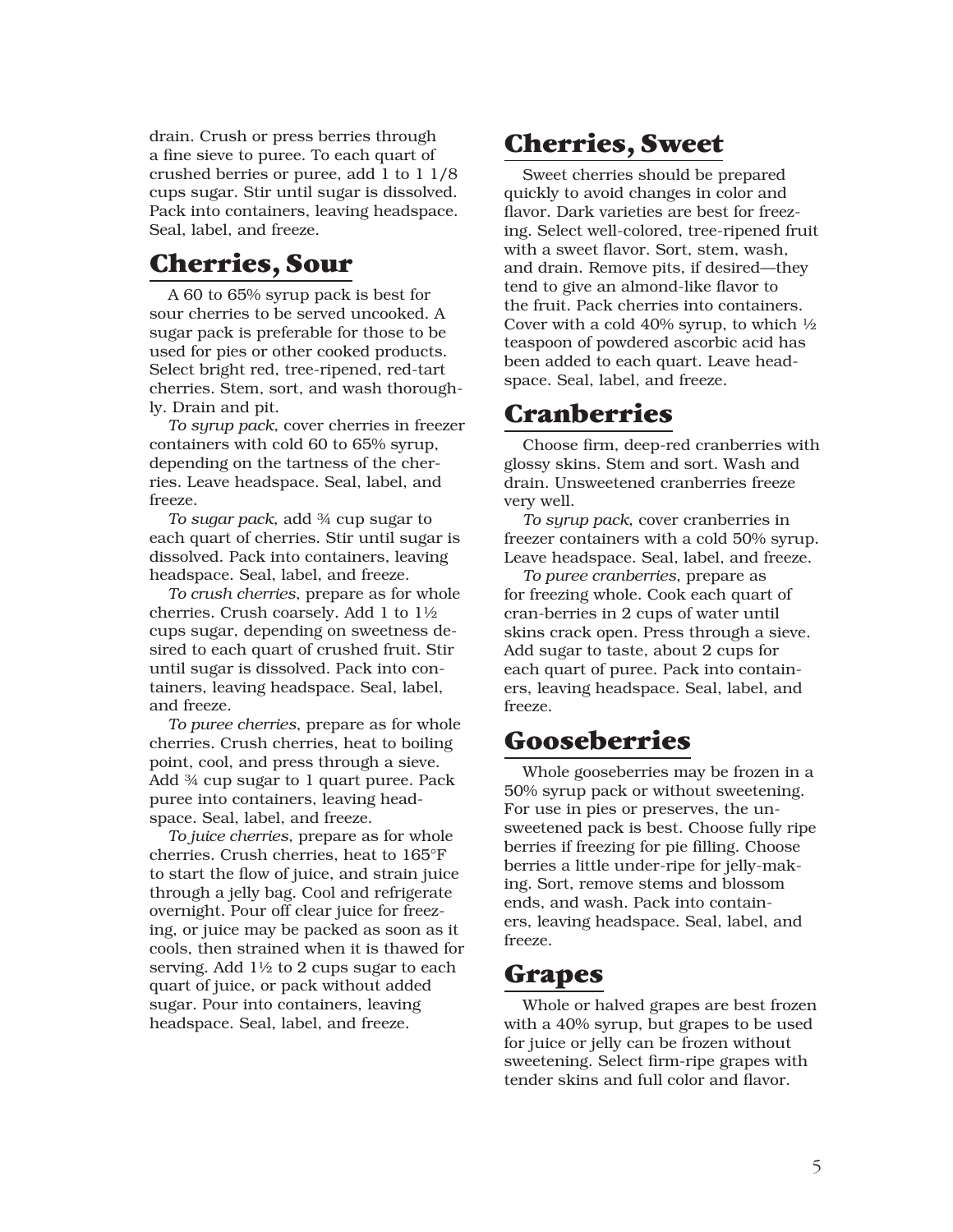Wash and stem. Leave seedless grapes whole. Cut table grapes with seeds in half, and remove seeds.

*To puree grapes*, wash, stem, and crush the grapes. Bring to a boil. Drain off free juice and freeze. Cool the crushed grapes, and press through a sieve. To 1 quart of puree, add ½ cup sugar. Pack into containers, leaving headspace. Seal, label, and freeze. The puree may develop a gritty texture because of tartrate crystals, but these crystals disappear when the puree is heated.

*To make juice from grapes*, wash, stem, and crush grapes. Strain through a jelly bag. Let juice stand overnight in the refrigerator while any sediment sinks to the bottom. Pour off the clear juice for freezing. Pour juice into containers, leaving headspace. Seal, label, and freeze. If tartrate crystals form in frozen juice, they may be removed by straining the juice after it thaws.

#### Melons

### *Cantaloupe, Honeydew, and Watermelon*

Slices, cubes, or balls of melon freeze well in a 30% syrup. Select firm-fleshed, well-colored, ripe melons. Wash melon, cut in half, remove seeds, and peel. Cut melons into slices, cubes, or balls. Pack into containers, leaving headspace. Seal, label, and freeze.

#### Peaches

Peaches in halves and slices have better quality when packed in 40% syrup or with sugar, but a water pack will serve if sweetening is not desired. Add ½ teaspoon of powdered ascorbic acid for each quart of syrup. Select firm, ripe peaches with no green color in the skins. Sort, wash, pit, and peel. Halve or slice if desired.

*To sugar pack*, add 2/3 cup sugar to each quart of prepared fruit and mix well. Sprinkle ¼ teaspoon of powdered ascorbic acid dissolved in ¼ cup cold water

to each quart of fruit over the peaches before adding sugar. Pack into containers, leaving headspace. Seal, label, and freeze.

To water pack, cover peaches with cold water containing 1 teaspoon of powdered ascorbic acid to each quart of water in freezer containers. Leave headspace. Seal, label, and freeze.

To crush or puree peaches, dip peaches in boiling water for  $\frac{1}{2}$  to 1 minute to loosen skins. Cool in cold water, remove skins, and pit. Crush peaches coarsely. To puree, press through a sieve, or heat pitted peaches 4 minutes in just enough water to prevent scorching, and then press through a sieve. Mix 1 cup of sugar with each quart of crushed or pureed peaches. For better quality, add 1/8 teaspoon of powdered ascorbic acid to each quart of fruit. Pack into containers, leaving headspace. Seal, label, and freeze.

#### Pears

Select pears that are well-ripened and firm but not hard. Wash, peel, cut in halves or quarters, and remove cores. Heat pears in boiling 40% syrup for 1 to 2 minutes, depending on size of pieces. Drain and cool.

Pack pears into freezer containers and cover with cold 40% syrup. For a better product, add ¾ teaspoon of powdered ascorbic acid to each quart of cold syrup. Leave headspace. Seal, label, and freeze.

#### Plums

Frozen plums are very good for use in pies and jams or in salads and desserts. The unsweetened pack is preferred for plums to be used for jams. Choose firm, tree-ripened fruit of deep color. Sort and wash.

*To syrup pack*, pack whole or cut fruit into freezer containers. Cover fruit with cold 40 or 50% syrup, depending on tartness of fruit. For improved quality, add ½ teaspoon powdered ascorbic acid to each quart of syrup. Leave headspace. Seal, label, and freeze.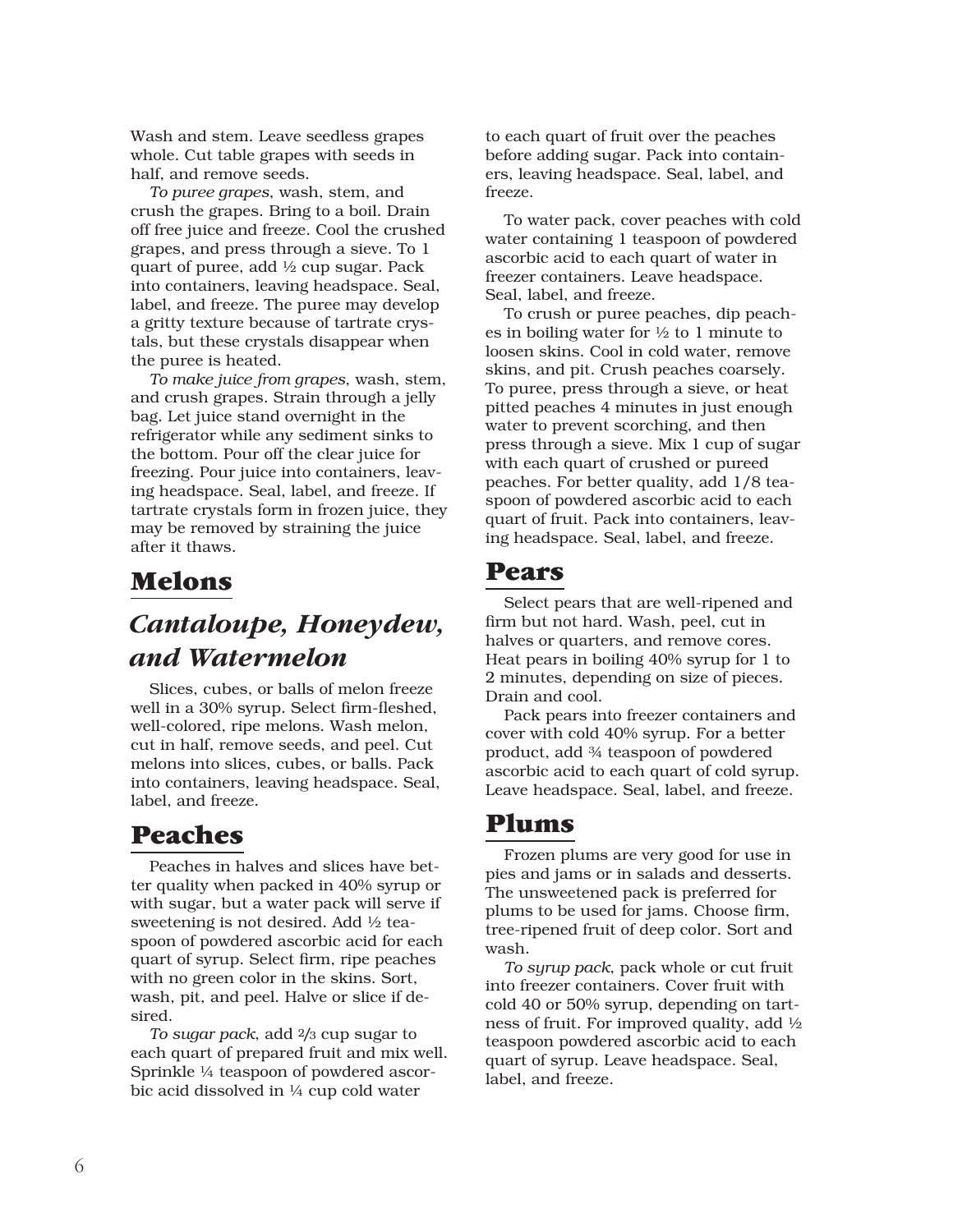*To puree*, cut plums in half and remove pits. Puree may be prepared from unheated or heated fruit, depending on the softness of the fruit. To prepare puree from unheated fruit, press raw fruit through a sieve. For better quality, add  $\frac{1}{4}$  to  $\frac{1}{2}$  teaspoon powdered citric acid to each quart of puree. To prepare puree from heated fruit, add 1 cup of water for each 4 quarts of fruit. Bring to boil, cook 2 minutes, cool, and press through a sieve. Mix ½ to 1 cup of sugar with each quart of puree, depending on tartness of fruit. Pack into containers, leaving headspace. Seal, label, and freeze.

*To make juice from plums*, wash plums, then simmer until soft in enough water to barely cover. Strain through a jelly bag. Cool. If desired, sweeten with 1 to 2 cups of sugar for each quart of juice, depending on tartness of fruit. Pour into containers, leaving headspace. Seal, label, and freeze.

#### Rhubarb

Rhubarb pieces are best either unsweetened or packed in a 40% syrup. Wash, trim, and cut into 1- to 2-inch pieces or in lengths to fit the package. Heating rhubarb in boiling water for 1 minute and cooling promptly in cold water helps retain color and flavor. Choose firm, tender, well-colored stalks with good flavor and few fibers.

*To puree rhubarb*, add 1 cup of water to 1½ quarts of washed rhubarb and boil 2 minutes. Cool and press through a sieve. Mix 2/3 cup sugar with 1 quart of puree. Pack into containers, leaving headspace. Seal, label, and freeze.

*To make juice from rhubarb*, wash, trim, and cut into pieces 4 to 6 inches long. Add 1 quart water to 4 quarts rhubarb and bring to a boil. Press through a jelly bag. Cool. Sweeten, if desired, using ½ cup sugar to each quart of juice. Pour into containers, leaving headspace. Seal, label, and freeze.

#### Strawberries

Whole or sliced strawberries freeze well in a 50% syrup or with added sugar. Large berries are better sliced or crushed. Sort berries, wash them in cold water, drain well, and remove caps. Choose firm, ripe, red berries, preferably with a slightly tart flavor.

To sugar pack, add ¾ cup sugar and ½ teaspoon powdered ascorbic acid to 1 quart of strawberries and mix thoroughly. Put into containers, leaving headspace. Seal, label, and freeze.

To slice or crush, prepare as for whole strawberries. Then slice or crush partially or completely. Add ¾ cup sugar to 1 quart of strawberries and mix thoroughly. Pack into containers, leaving headspace. Seal, label, and freeze.

To puree, prepare as for whole strawberries. Press berries through a sieve. Add 2/3 cup sugar to 1 quart of puree and mix well. Put into containers, leaving headspace. Seal, label, and freeze.

To make juice, choose fully ripe strawberries. Sort and wash them in cold water. Drain well and remove caps. Crush strawberries and strain juice through a jelly bag. Sweeten with 2/3 to 1 cup sugar to each quart of juice or leave unsweetened. Pour into containers, leaving headspace. Seal, label, and freeze.